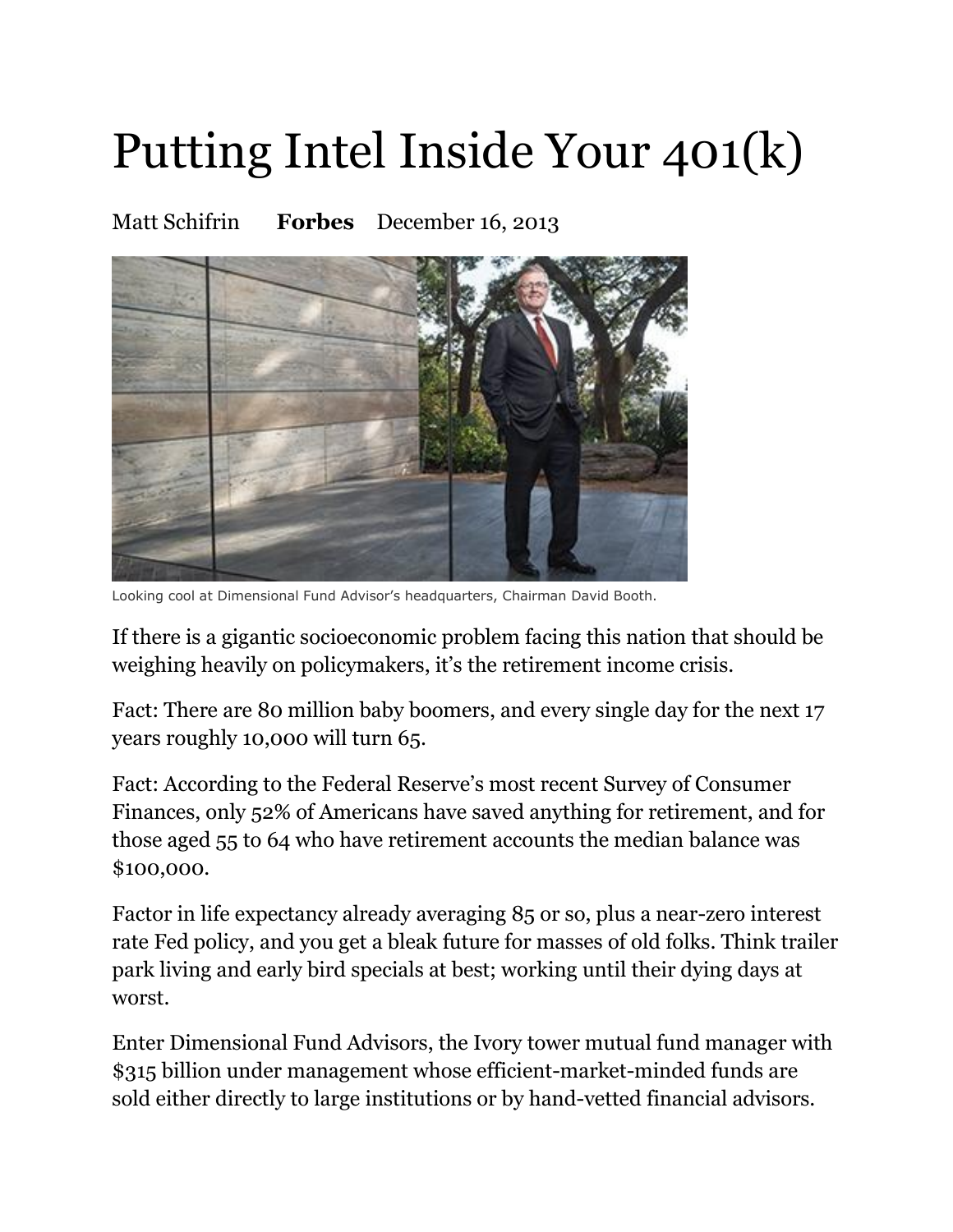"Once you're lucky enough to be a firm of our size, you kind of start to think about what it is that you really want to do," says DFA's billionaire founder and chairman, David Booth, 66, sitting in his architecturally striking Austin office building with sweeping views of downtown. "Helping people solve this problem is just about as cool as it gets. And we're in a position with these great financial thinkers that we'd like to take a crack at that. That's kind of going to be the focus of the firm, going forward."

But Booth's nonchalant musings about his firm's new "cool" mission understate how critical his new marching orders are. Among large fund companies, DFA, with a paltry \$25 billion in retirement assets, has largely missed out on the explosive growth of mutual funds into the retirement market. As of 2010 the overall retirement market in the U.S. stood at about \$18 trillion, up from \$4 trillion in 1990.

These days one of the fastest-growing parts of the retirement market is the \$5 trillion in defined contribution plans, known mostly as 401(k)s. For traditional mutual funds, like the ones DFA manages, the market is probably the best growth engine left. DFA's retirement business is dwarfed by giants like Fidelity, Vanguard and Capital Research & Management Co.

So DFA needs to grow in defined contributions, but it also needs to be careful not to go too mass market like Fidelity and Vanguard. DFA's highly successful operating model has long centered on maintaining low costs and the cultlike loyalty of some 1,800 independent financial advisors, who account for 60% of its assets.

The genius of Booth's new retirement-market strategy comes from MIT economist Robert C. Merton, once described by his teacher, the famed economist Paul Samuelson, as "the Newton of ?modern finance." Merton's eponymous Black-Scholes-Merton options-pricing model won him and Myron Scholes the Nobel Prize in 1997 (Fischer Black died in 1995). Merton was on DFA's fund board from 2003 to 2009 and now also holds the title of "resident scientist."

DFA's brain trust has always run deep. There are two other Nobel laureates on its boards: Scholes and Eugene Fama. It was Fama's work (and that of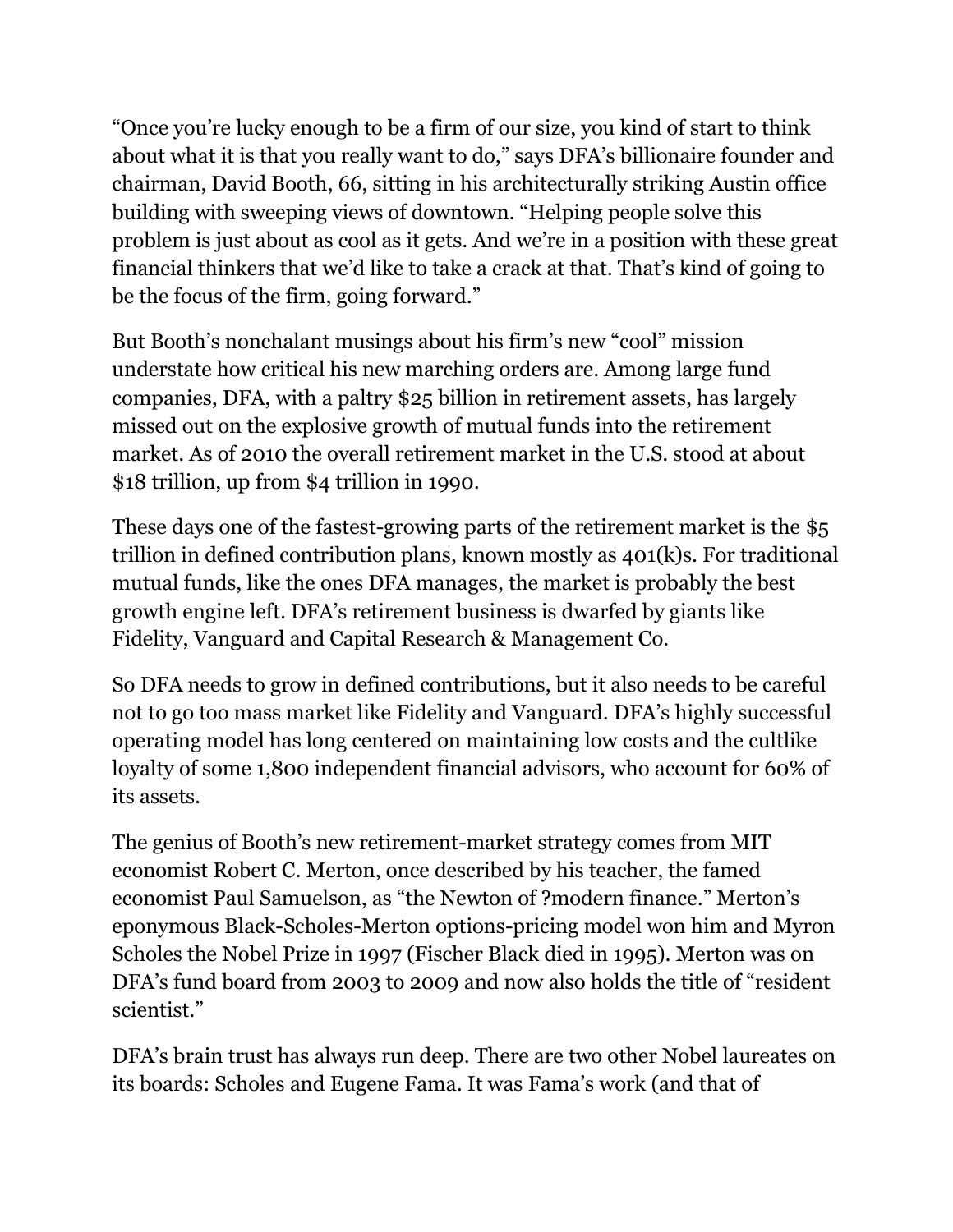Kenneth French, also on DFA's board) on the efficient market theory that inspired his onetime University of Chicago graduate students David Booth and Rex Sinquefield to come up with DFA's fund strategy and the firm's philosophy. DFA funds are built around the idea that you can't outguess the market, but you can outtrade other participants.

Scholarly research and Nobel credentials have become the biggest part of DFA's marketing shtick, but smart execution is its real core competency. "Trading is the cornerstone of what we do," says Booth.

Over the years Fama's and others' professorial theories have worked their way into DFA's "passive" approach to include three factors that improve returns over time: buying small-cap stocks, buying low price-to-book stocks and buying those with higher operating profits.

But with mutual fund growth slowing, DFA went back to the academic drawing board in 2010 to buy a software platform that Merton and Boston University professor Zvi Bodie created in 2006 for a company in the Netherlands.



MIT economist and Nobel laureate Robert C. Merton

Merton's SmartNest software is based on what is known in academic and financial planning circles as adhering to Life Cycle Finance Theory, in that its goal is not returns or growth of assets to some optimal "value" (think ING's "Your Number" ad campaign) or target date but rather meeting the liability of lifetime income. All outcomes communicated to plan participants are expressed according to what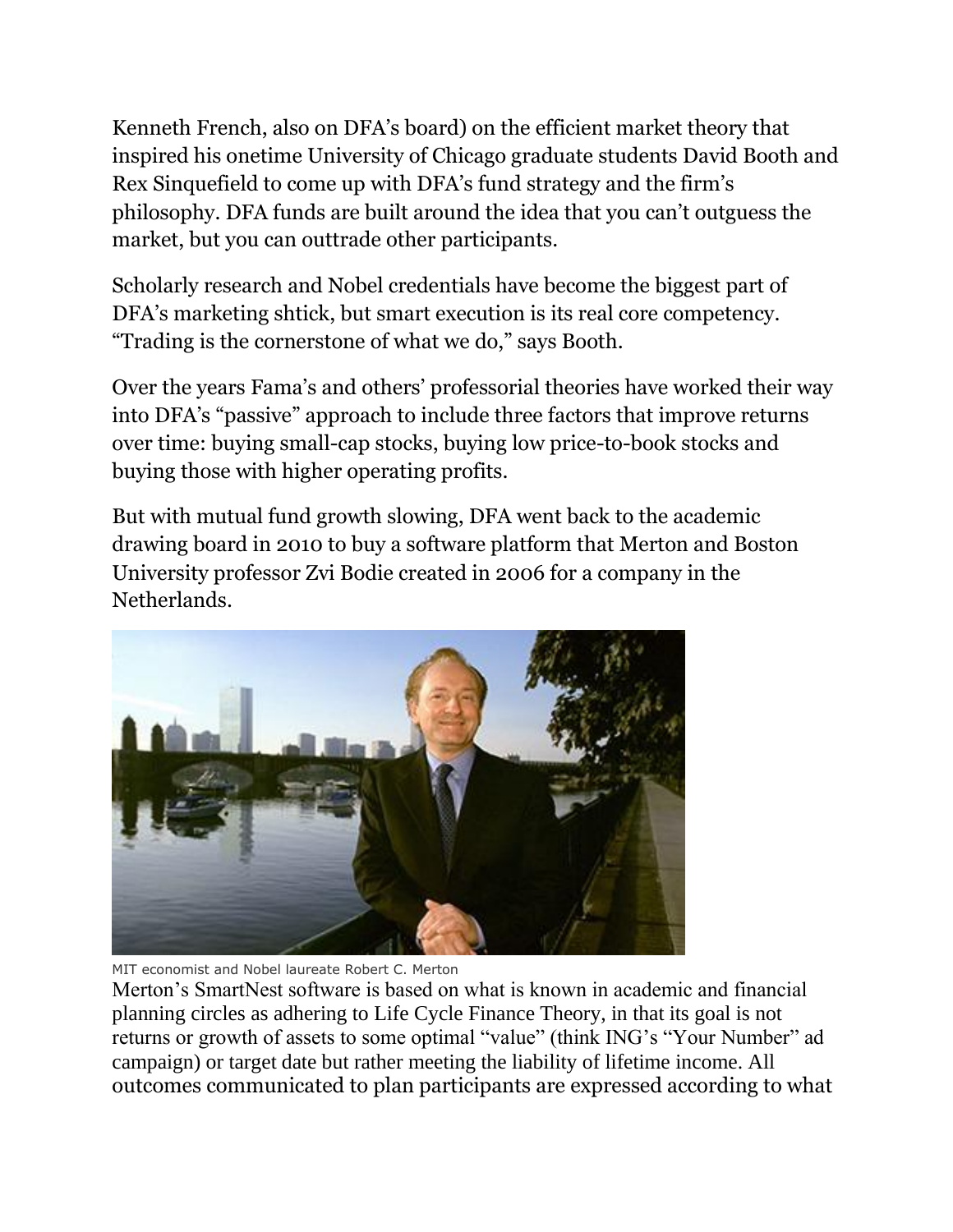income they will be able to achieve after retirement over the course of their lives.

In some ways its a back-to-the-future movement, explains Michael Lane, chief executive of Dimensional's SmartNest: "SmartNest wanted to create a DC [defined contribution] plan that looked like a DB [defined benefit] plan in terms of reporting, where you'd see everything in income terms. Because it doesn't matter what it is in principal value. What matters is what's it going to give you every month."

Merton's new software addresses a stark reality in the defined contribution business. Despite earnest efforts to educate 401(k) holders, the vast majority are clueless about how they need to structure their accounts now and over the course of their careers to ensure a reasonable income flow after retirement. The majority of 401(k)s today focus on asset accumulation and only gloss over income-planning postretirement.

Here's how Merton describes the current defined contribution environment for the average worker: "It is like being a surgical patient who, while being wheeled into the operating room, has the surgeon lean down and say, 'I can use anywhere from 7 to 17 sutures to close you up. Tell me what number you think is best.'?"

Merton's SmartNest, now the engine for Dimensional's product called "Managed DC," offers a simple Web interface that shows retirement plan participants four simple customizable variables: a desired income target, which might default to 50% of one's preretirement income and the probability of achieving it; a conservative income target, which by default has a 96% probability of success; pretax contributions; and retirement age. Those are the only variables people ever need to worry about.

Since the system is integrated into employer plans, it already knows things like your current income and your expected Social Security benefits, and, if applicable, you can plug in expected income from a defined benefit pension plan.

Sliders are provided that let you perform what-if scenarios. If you want to change your desired income from \$5,000 per month to \$6,000, the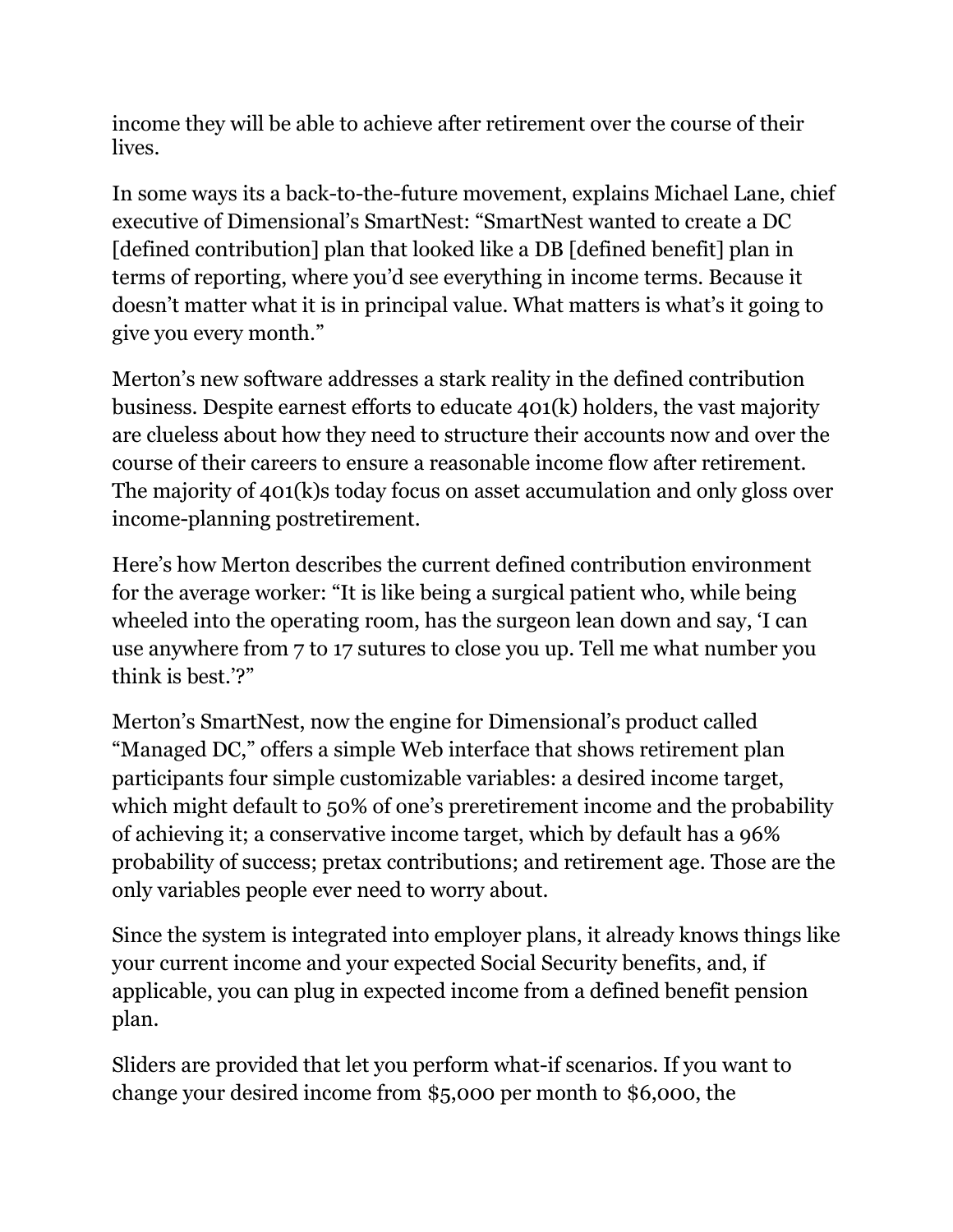probability of you achieving that might drop from 75% to 35%. The only way to get back up to 75% would be to move the slider for pretax contributions from 4% up to 8% or slide your retirement age from, say, 65 to 70.

For DFA the beauty lies under the hood because it would all be connected to three DFA portfolios: a global stock index and two inflation-protected bond portfolios of different durations, each charging 30 basis points in expenses. DFA adjusts your mix to match the duration of your income liability. No more choosing funds or reading prospectuses. Simply move your slider, hit "confirm" and let Dimensional handle it.



SmartNest gets around two big problems prevalent in the 401(k) business today. One is inertia, removing the large gap between getting sound advice and actually acting upon it, and the second involves the one-size-fits-all approach of target-date funds, which essentially assumes that everyone hitting retirement age in, say, 2025 is in the same financial bucket. According to DFA, engagement of SmartNest in the Netherlands by participants was as high as 50%, and, of those, 50% wound up saving more.

Of course, the holy grail for DFA would be getting plan sponsors to assign SmartNest as a "qualified default investment alternative" for automatic enrollment, much the way they did target-date funds starting in 2006. According to a government study published in 2007, automatic enrollment will account for up to \$134 billion in additional retirement savings by 2034.

But before DFA can even contemplate this, it needs to get more plan providers to actually integrate and offer its service. One of its early adopters, Tampa's